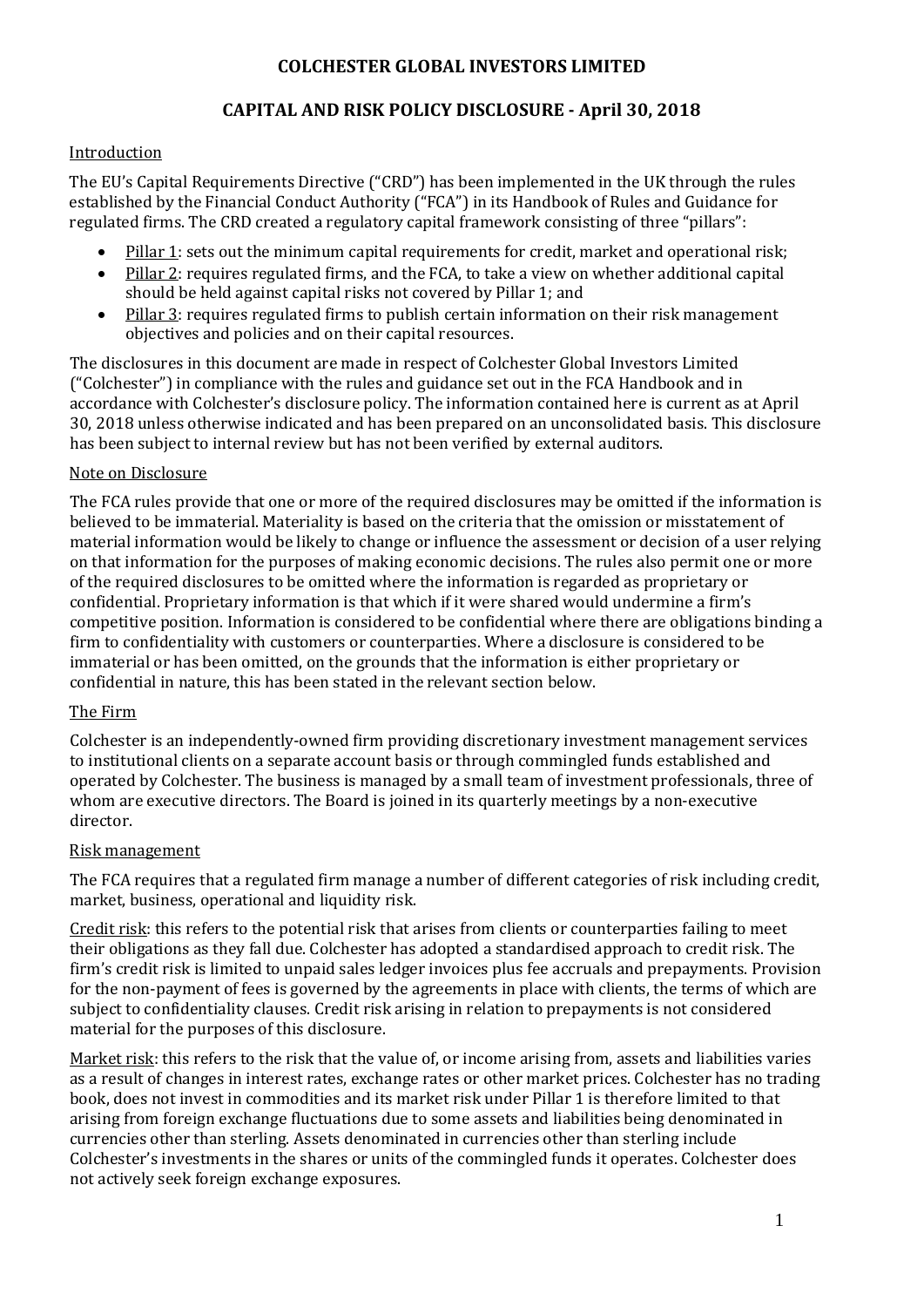# **CAPITAL AND RISK POLICY DISCLOSURE - April 30, 2018**

Business risk: this refers to the risk that a firm may not be able to carry out its business plan or desired strategy and could, as a result, incur higher than expected costs or suffer losses. The principal business risks facing Colchester are:

- Legal and regulatory risks: Colchester is subject to direct regulation in South Africa, the United Kingdom and the United States of America in its provision of investment management services, as well as being exempt from regulation in a number of other jurisdictions. The regulatory standards applicable to the business are subject to continuous revision arising from legislative changes including those arising from the introduction of new and amended European Directives. Compliance imposes costs and failure to comply with applicable regulation could materially affect Colchester's ability to operate. The Board is closely monitoring developments with respect to the UK's planned exit from the European Union.
- Performance risks: Colchester's attractiveness to new clients is largely dependent on an established performance track record. A significant or prolonged downturn in relative performance could materially affect Colchester's ability to attract new business or to retain existing clients.
- Key man risk: Colchester's investment management process relies on the involvement of a small number of key investment professionals. The loss of more than one of these individuals could materially impact Colchester's ability to continue to meet client expectations.

Operational risk: this refers to the risk of loss, or breach of contractual requirements, resulting from inadequate or failed internal processes, people or systems; human error; or, other external factors. This includes the risk of loss or breach arising from the inadequate supervision of third party service providers. Financial and/or reputational damage to the firm may arise through an operational failure or error. Compensating control and review procedures have been implemented where material risks of such losses exist, and Colchester has in place professional indemnity insurance of an amount customary in the industry taking into consideration the size and nature of the business, its customers and assets under management. Colchester is not required to calculate an operational risk capital requirement.

Liquidity risk: this refers to the risk that a firm may have insufficient liquid resources to cover cash flow imbalances or fluctuations in funding and be unable to meet its obligations as they fall due. Colchester maintains assets in liquid form in such proportion and composition as will always enable it to meet its liabilities as they arise and in practice the business has little liquidity risk.

Colchester's risk management framework focuses principally on the business and operational risks described above. The firm's risk management process consists of a cycle of risk identification and assessment, control evaluation and action planning, action completion, measurement and reporting, monitoring and assurance and board level review. The process runs typically on an annual cycle but is embedded in existing governance structures with the close involvement of senior management and does not operate in isolation. Reporting to senior management on risk management issues is the responsibility of the firm's Business Risk Committee which meets on a quarterly basis and comprises key members of the firm's management involved in investment management, operations, marketing & client services, compliance and finance.

# Capital Resources

Colchester's firm and group capital resources are set out below. In accordance with GENPRU 2.1.45R (calculation of variable capital requirement for a BIPRU firm), Colchester's capital requirement is determined as being the higher of its fixed overhead requirement and the sum of its credit risk and market risk capital requirements.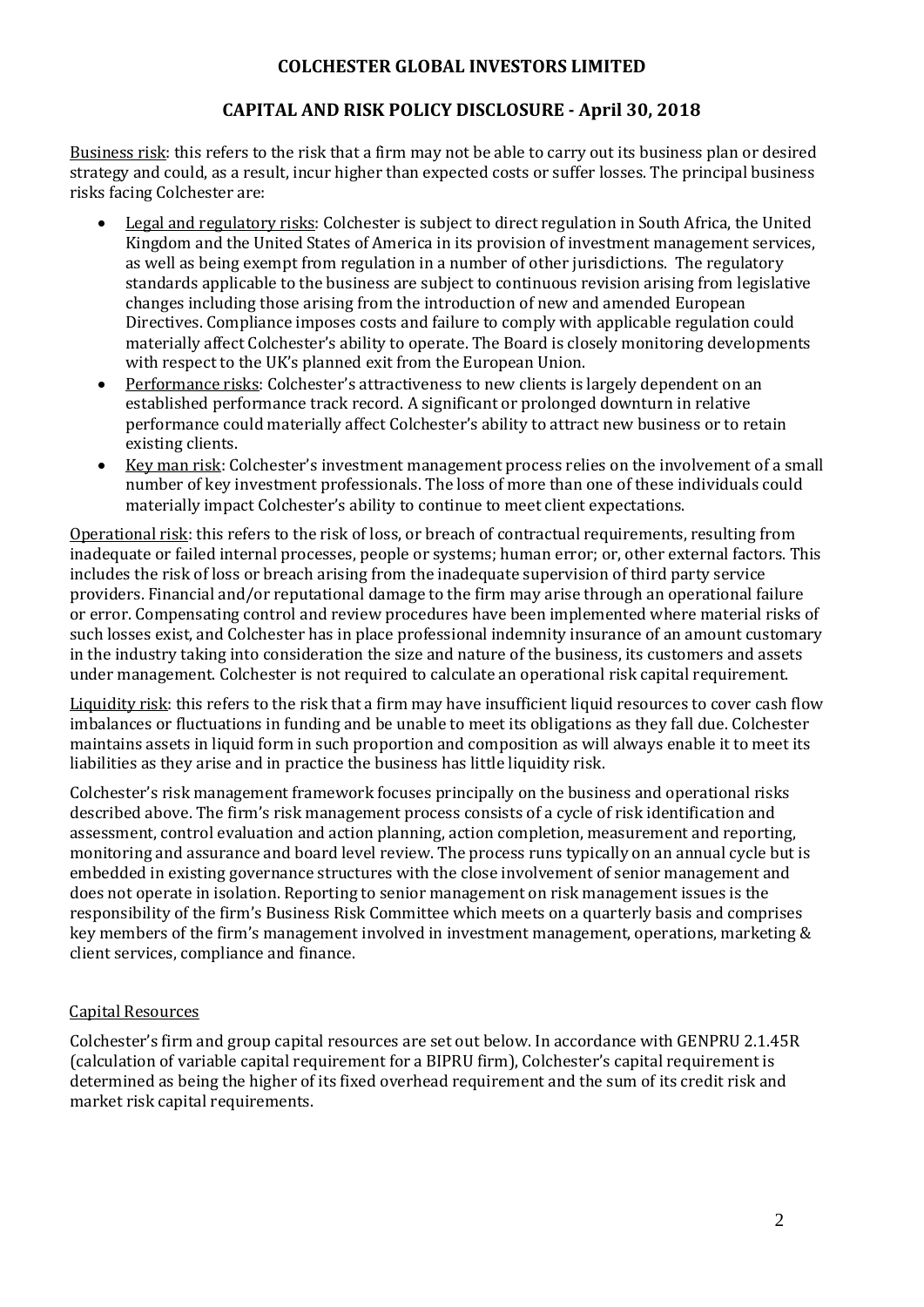|                                     | Firm   | Group  |
|-------------------------------------|--------|--------|
|                                     | £'000  | £'000  |
| <b>Capital resources</b>            |        |        |
| Tier 1                              |        |        |
| <b>Ordinary Share Capital</b>       | 1,280  | 1,280  |
| <b>P&amp;L Reserves</b>             | 18,409 | 22,308 |
|                                     |        |        |
| <b>Deductions</b>                   |        |        |
| Material Holdings (Subsidiaries)    | (499)  |        |
|                                     |        |        |
| <b>Total Capital Resources</b>      | 19,190 | 23,588 |
|                                     |        |        |
| <b>Pillar 1 Capital requirement</b> |        |        |
| Credit Risk capital requirement     | 3,272  | 3,584  |
| Market Risk Capital Requirement     | 2,893  | 3,141  |
| <b>Pillar 2 Capital Requirement</b> |        |        |
| PI Insurance excess                 | 1,089  | 1,089  |
|                                     |        |        |
| <b>Total Capital Requirement</b>    | 7,253  | 7,814  |
|                                     |        |        |
| <b>Surplus Capital Resources</b>    | 11,937 | 15,774 |
|                                     |        |        |
| <b>Fixed Overhead Requirement</b>   | 3,226  | 3,062  |

# **CAPITAL AND RISK POLICY DISCLOSURE - April 30, 2018**

# Compliance with rules in BIPRU and Pillar 2

The Board has prepared an assessment of capital adequacy (Internal Capital Adequacy Assessment Process document or "ICAAP") in accordance with CRD Pillar 2 requirements set out in BIPRU 2.2 of the FCA Handbook and taking into consideration the principal risks and uncertainties set out above. The ICAAP process involves separate consideration of risks to firm capital combined with stress testing using scenario analysis. Impact is assessed by modelling changes in income, expenditure and capital caused by the crystallisation of a number of identified potential risk events over a four-year time period, including appropriate consideration of interest rate risk.

Colchester has allocated a Pillar 2 capital amount in addition to the firm's Pillar 1 requirement that is equivalent to the excess that can be applied by the insurance policies maintained by the firm. Otherwise the amount of capital that is believed to be adequate against the risks identified and has been assessed as being less than the firm's Pillar 1 capital requirement.

# Credit Risk Capital Requirement

Colchester has adopted the standardised approach to calculating relevant components of the credit risk capital requirement as 8% of total risk-weighted exposures.

The components of the credit risk capital requirement for the group as at 30<sup>th</sup> April 2018 are set out in the following table: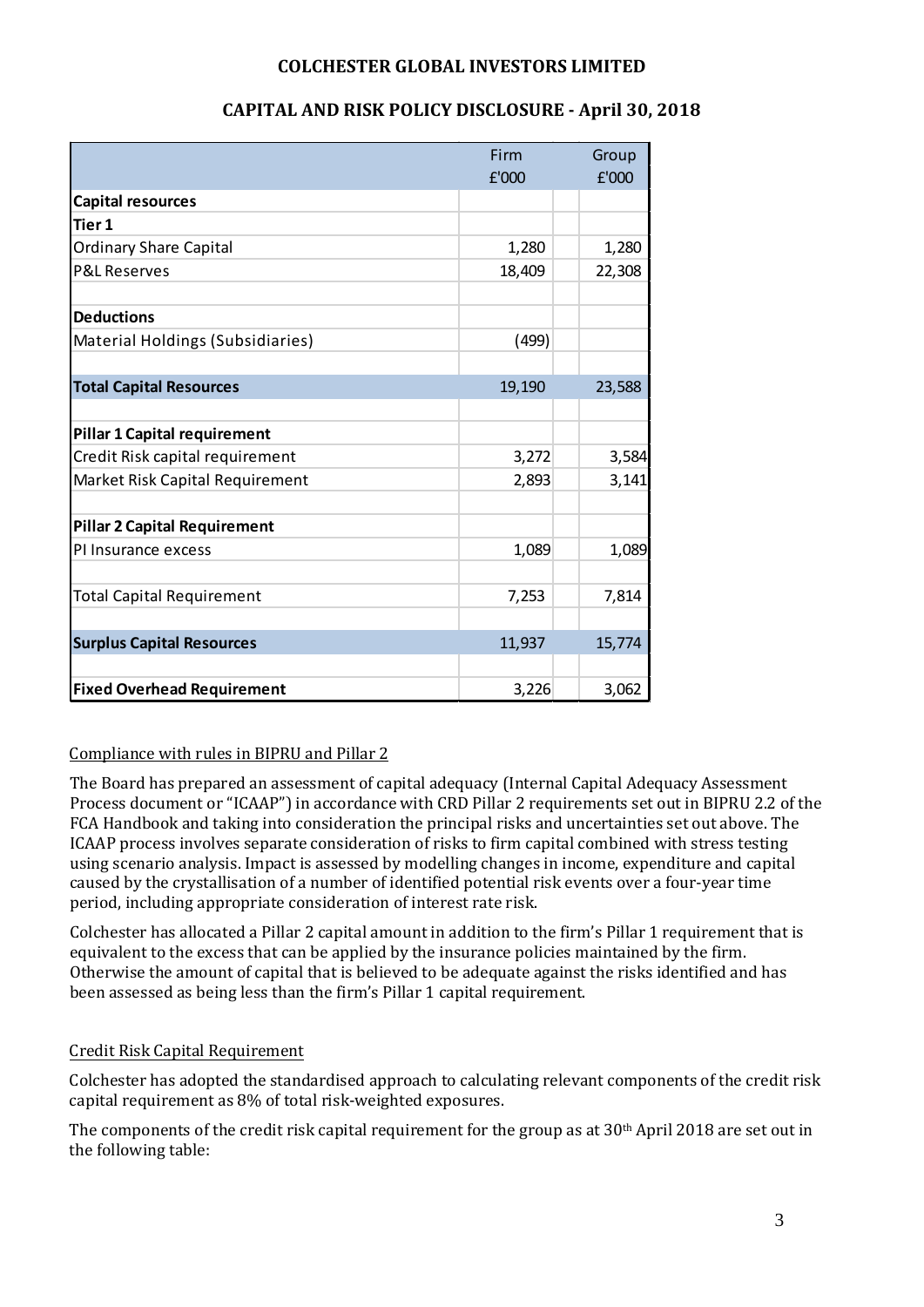|                      | Exposure (£m) | Average Risk Weight | Risk Weighted Exposure<br>(fm) | Risk Weighted Exposure at<br>8% |
|----------------------|---------------|---------------------|--------------------------------|---------------------------------|
| Investments          | 14.988        | 100%                | 14.988                         | 1.199                           |
| Debtors/Fee Accruals | 21.058        | 100%                | 21.058                         | 1.685                           |
| Cash                 | 32.043        | 20%                 | 6.409                          | 513                             |
| <b>Fixed Assets</b>  | 1.333         | 100%                | 1.333                          | 107                             |
| Business Deposits    | 46            | 50%                 | 23                             |                                 |
| Other                | 991           | 100%                | 991                            | 79                              |
| <b>Total</b>         | 70,459        |                     | 44,801                         | 3.584                           |

# **CAPITAL AND RISK POLICY DISCLOSURE - April 30, 2018**

# Market Risk Capital Requirement

The Pillar 1 position risk requirement ("PRR") for foreign exchange exposures is calculated in accordance with BIPRU 7.5 Foreign Currency PRR. Total Foreign Exchange PRR at 30th April 2018 for the group is £3,141m.

## Non-trading book exposures in equities

Disclosures in relation to these are considered immaterial under BIPRU 11.3.5R (Exemption from disclosure; Materiality) as any investment in equities is made for strategic purposes only and is limited to investment in wholly-owned subsidiaries and holdings in commingled funds established and operated by Colchester or its subsidiaries. Full disclosure of the extent of these investments and of the accounting techniques and valuation methodologies employed are disclosed in Colchester's audited annual report and accounts.

## Remuneration Policy Disclosures

-

Colchester is a limited licence firm and subject to the FCA's "General Guidance on Proportionality: The BIPRU Remuneration Code (SYSC 19C) & Pillar 3 Disclosures on Remuneration (BIPRU 11)". Colchester is a full scope Alternative Investment Fund Manager (AIFM) and so is subject to the AIFMD rules (SYSC 19B) as well as the BIPRU rules. The FCA states that adherence to SYSC 19B can be taken as evidence of adherence with SYSC 19C.

In developing its remuneration policy Colchester has reviewed and applied the proportionality guidance as set out in the Guidelines on Sound Remuneration Policies as published by the European Securities and Markets Authority (ESMA) under the AIFMD. The rules and guidance published by ESMA are incorporated within the FCA rules published in SYSC 19.

The following disclosures are required from such firms. Details of the FCA's Remuneration Code can be found at www.fca.org.uk.

<span id="page-3-0"></span>a) Link between pay and performance: the firm's articles of association define the total remuneration pool (i.e. the sum of all salaries, pensions, benefits, discretionary bonuses and related employment taxes payable to all group employees) as  $60\%$  of PBRT<sup>[1](#page-3-0)</sup> for each financial year. A variation to PBRT policy requires the prior consent of 75% of each class of shareholders.

 $1$  means in any financial year of the company, as shown in the audited annual financial statements, the total pre-tax income of the company (excluding any interest income and dividend income, foreign exchange gain or loss, income, gains or losses from gilt or other fixed income investments or other capital gains and losses derived from capital of the company howsoever employed) before deducting any remuneration payable but after deducting all other overheads and operating expenses